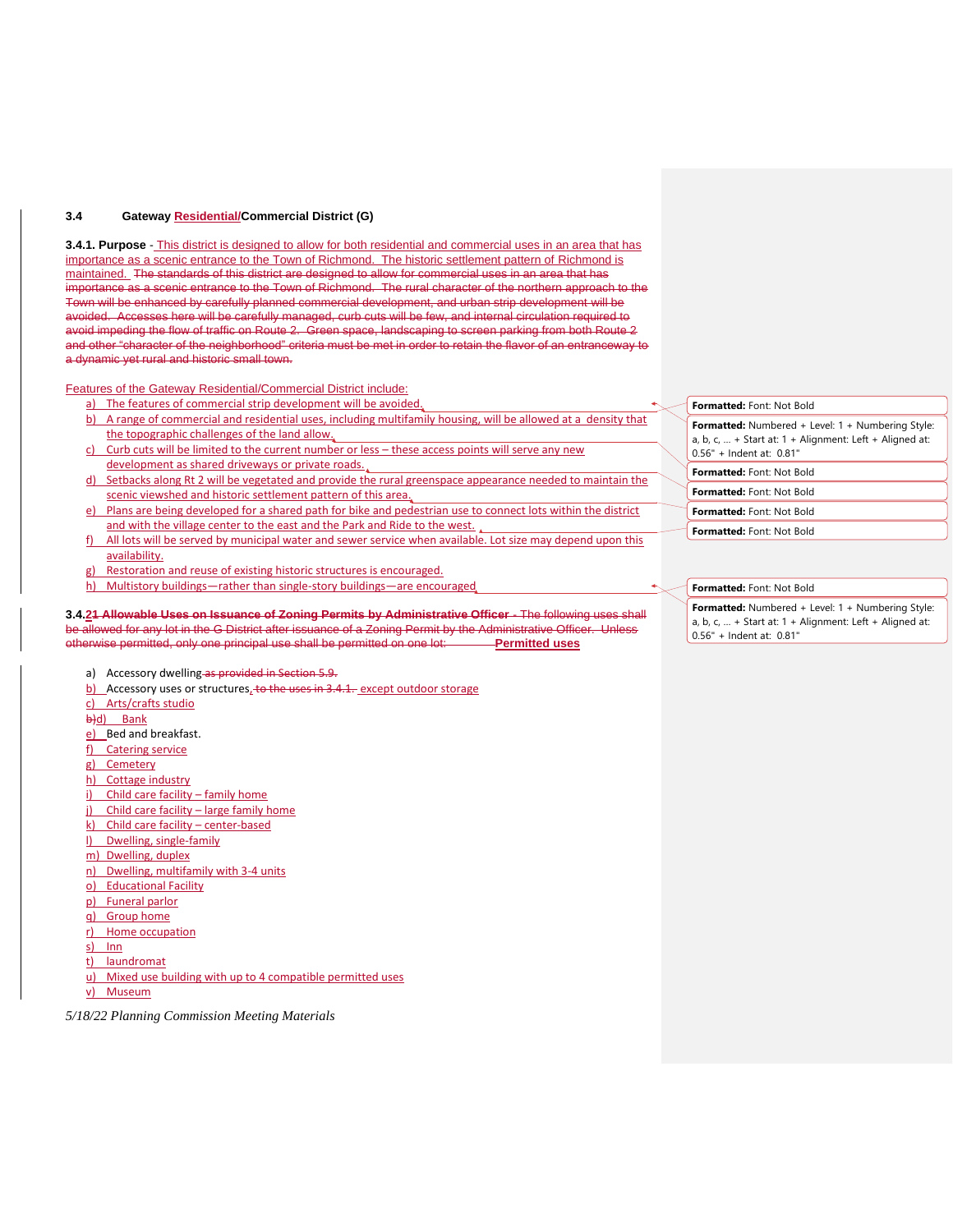w) Office, medical

x) Office, professional

y) Personal services

z) Religious facility

aa) State and Community Operated Facility

e)bb) Supported housing facility

**3.4.32 Allowable Conditional Uses Upon Issuance of Conditional Use Approval** - The following uses, with accessory structures, may be allowed in the G District after issuance of conditional use approval by the DRB.

- a) Adaptive use as provided in Section 5.6.8.
- b) Amusement arcade.
- c) Artist/Craft studio.
- d) Bank.
- b) Brewery
- c) Car Wash
- e) Business yard.
- f) Catering service.
- g) Cemetery.
- h) Cottage industry as provided in Section 5.6.7.
- i) Day care center.
- j) Dwelling, single-family attached to a principal structure approved for a permitted or conditional use.
- k) Dwelling, two-family
- Hd) Dwelling, multi-family with three ormore than four dwelling units.
- m) Educational or religious facility as provided in Section 5.10.4.
- n) Extraction of earth resources as provided in Section 5.6.6.
- o) Food processing establishment.
- p) Funeral parlor.
- e) Group home, as provided in Section 5.11.
- q)f) Health Care Services
- r) Hotel or motel.
- s) Inn or guest house.
- t)g) Kennel
- u)h) Light Manufacturing.
- $\frac{u}{v}$ ) Multi-use commercial building with permitted or conditional uses from this section or 3.4.1.
- w) Museum.
- x) Offices, Business.
- y) Offices, Professional.
- z) Personal services.
- aa) Planned Unit Development, which may be a Planned Residential Development, as provided in Section 5.12, if no subdivision of land is proposed (see Section 5.12.1).
- bb) Powered Vehicle and/or Machinery Service
- cc) Private club.
- dd)j) Recreation, indoor or outdoor facility or park.
- ee) Research laboratory.
- k) Restaurant
- l) Retail business associated with light manufacturing with a maximum size of 3,000 square feet. gg)
- ff)m) -Retirement community.
- gg) State- or community-owned and operated institutions and facilities, to the extent allowed by Section 5.10.4.
- 

hh)n) Tavern, provided that it is associated with an onsite distillery, brewery, or winery. ii) Agriculture, silviculture and horticulture, as provided in Section 2.4.5.

*5/18/22 Planning Commission Meeting Materials*

**Commented [PA1]:** The business office and professional office are synonymous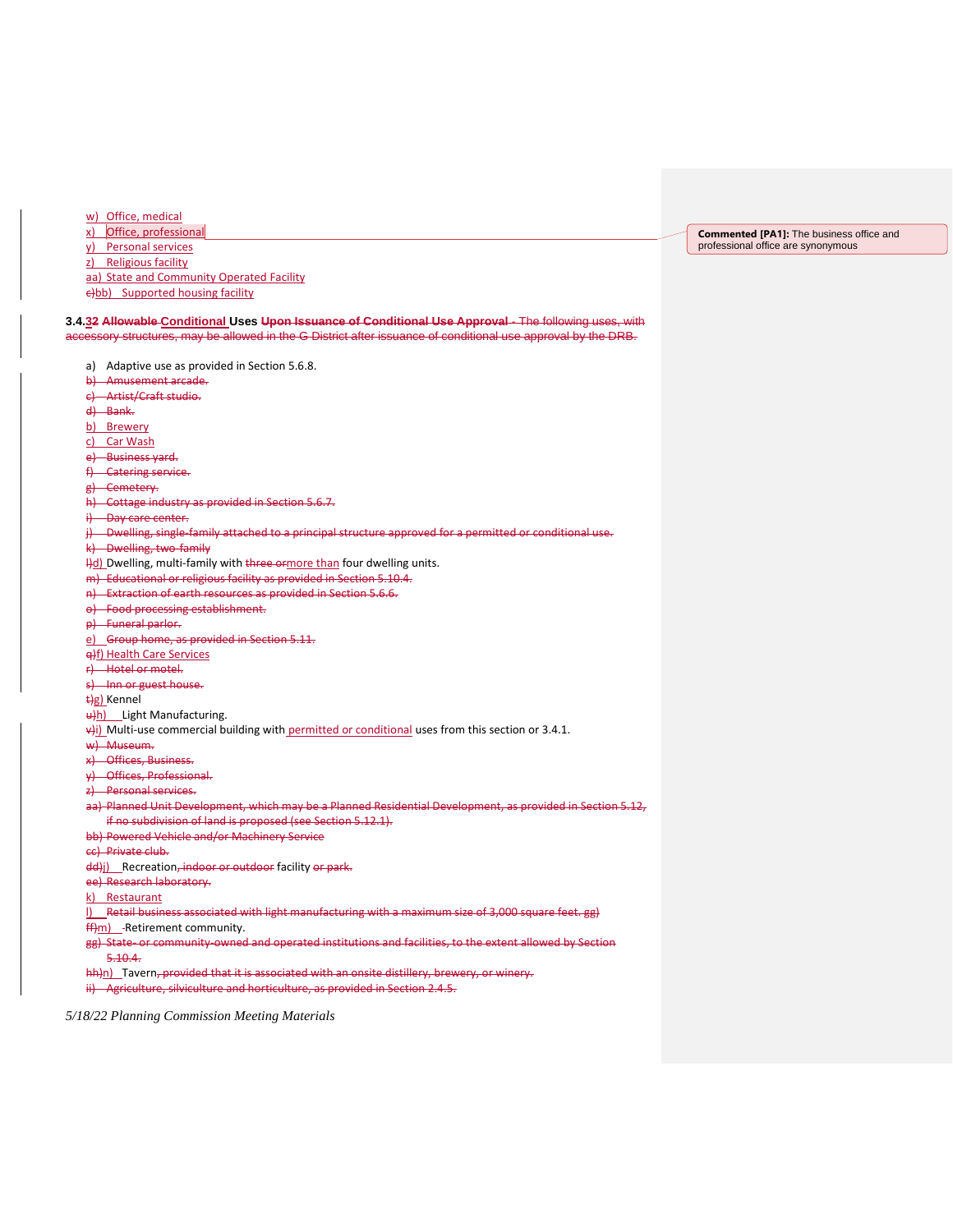o) Veterinary Clinics ji)p)Warehouse Use

**3.4.43 Dimensional Requirements Applicable to Lots in the G District** - No Zoning Permit shall be issued for Land Development in the G District unless the lot proposed meets the following dimensional and/or density requirements:

- a) **Minimum Lot Area Size** Except as provided under Section 4.6.1, no lot served by municipal or community water and sewer systems shall be less than 1/3 acre. This minimum lot area requirement shall be increased to one (1) acre for any lot not served by municipal or community water and sewer systems. If multiple uses are permitted in one or more buildings on a lot, the lot shall be of sufficient size to allow 1/3 acre per use with municipal or community water and sewer or 1 acre per use without municipal or community water and sewer. In the case of use of a lot for 3 or more dwelling units served by municipal or community water and sewer systems, one-third (1/3) acre of land per dwelling unit shall be required and one (1) acre of land per dwelling unit shall be required for lots not served by municipal or community water and sewer systems.  $1/4$  acre (10,890 square feet)
- a)b)**Maximum residential density** 1/8 acre (5,445 square feet) per dwelling unit
- b)c)**Lot Dimensions** Each lot must contain a point from which a circle with a radius of twenty-five (25) feet can be inscribed within the boundary of the lot.
- $\theta$ )**Lot Frontage** No lot having frontage on a public or private road shall have less than seventy-five (75) feet of continuous uninterrupted length of said frontage or the lot must have access to a public or private road with approval by the DRB pursuant to Sections 4.2 and 4.3.
- d)e)**Maximum Lot Coverage** The total ground area covered by all structures, parking areas, walkways, driveways and any other impervious surfaces shall not exceed forty percent (40%) of the total ground area of the lot. 60 percent

**3.4.4 Dimensional Limitations for Structures on Lots in the G District** - No Zoning Permit shall be issued for a structure in the G District unless the structure proposed for the lot meets the following dimensional requirements:

a)f) Height - The height of any structure shall not exceed thirty-five (35) feet, except as provided in Section 6.6. <sup>←</sup> g) **Front Yard Setback** - All structures shall be set back at least fifty (50) feet from the edge of the Route 2

- right-of-way and thirty (30) feet from the edge of all other right-of-ways.
	- i. 30 feet from the edge of the Route 2 right-of-way for principal structures
	- ii. For accessory structures, 10 feet behind the front of the principal structure fronting all rights-ofway except I-89
- iii. 30 feet from the edge of the I-89 right-of-way for residential primary structures and their associated accessory structures
- iv. 10 feet from the edge of the I-89 right-of-way for non-residential structures and their associated accessory structures
- 15 feet from the edge of all other rights-of-way for principal structures
- c)h)**Side Yard Setback** A principal structure shall be set back at least ten (10) feet from each side lot line. An accessory structure shall be set back at least five (5) feet from the side lot line. 10 feet
- d)i) **Rear Yard Setback** A principal structure shall be set back at least fifteen (15) feet from the rear lot line. An accessory structure shall be set back at least ten (10) feet from the rear lot. 10 feet

e)j) **Maximum Building Size** - No building shall have a footprint exceeding 10,000 square feet, with the exception of buildings that are setback more than 200 feet from the edge of the Route 2 right-of-way and 30 feet from the edge of all other right-of-ways. Buildings set back more than 200 feet from the edge of the Route 2 right-of-way and 30 feet from the edge of all other right-of-ways shall not have a footprint exceeding 17,000 square feet.

f) **Residential Mixed Use requirement** – In the Gateway Commercial District at least 40% of the gross floor area of new development must be in commercial use.

*5/18/22 Planning Commission Meeting Materials*

**Formatted:** Numbered + Level: 1 + Numbering Style: a, b,  $c$ , ... + Start at:  $1 +$  Alignment: Left + Aligned at: 0.56" + Indent at: 0.81"

**Formatted:** Numbered + Level: 2 + Numbering Style: i, ii, iii, … + Start at: 1 + Alignment: Right + Aligned at: 1.06" + Indent at: 1.31"

**Formatted:** Numbered + Level: 1 + Numbering Style: a, b, c, ... + Start at:  $1 +$  Alignment: Left + Aligned at: 0.56" + Indent at: 0.81"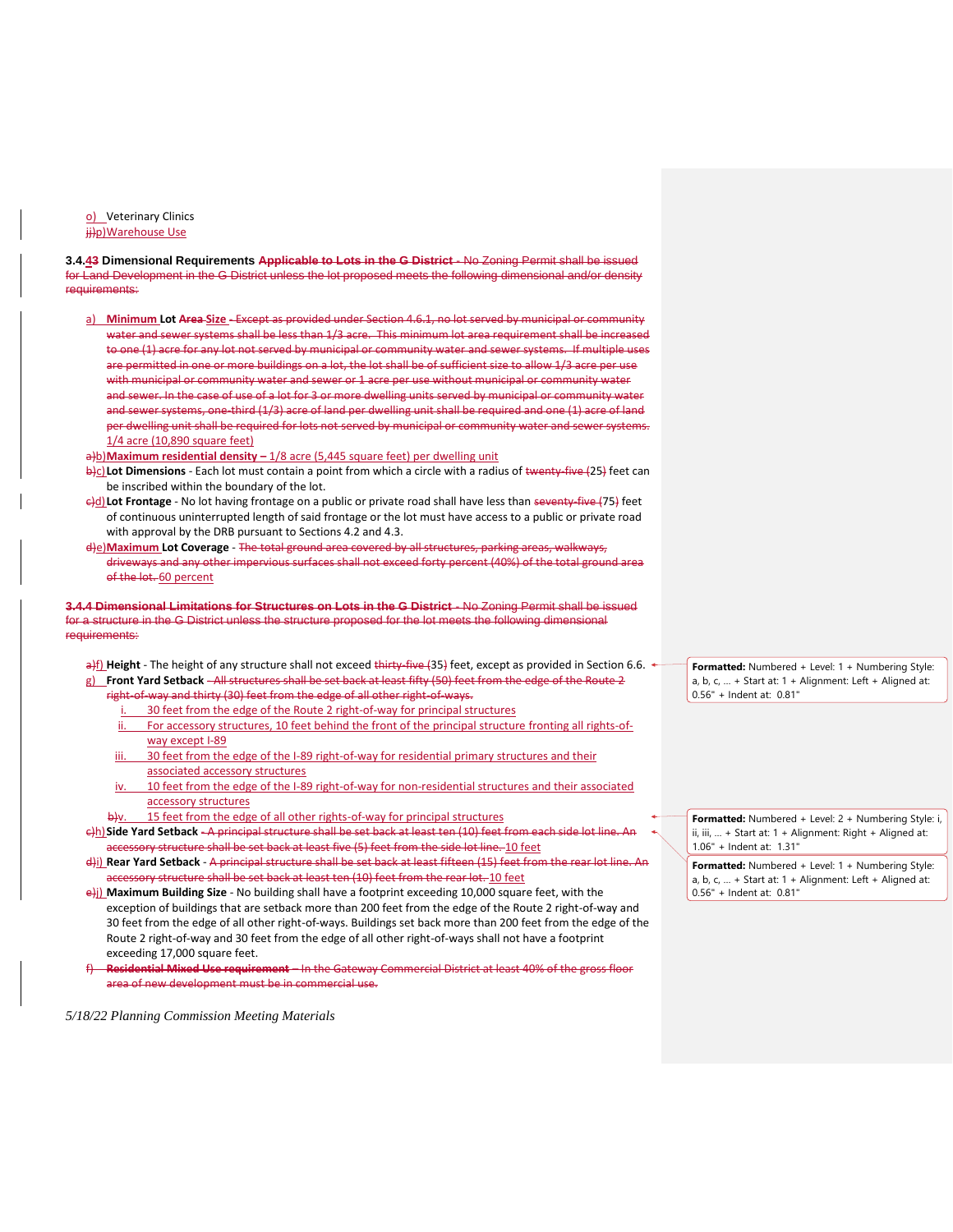**3.4.55 Other Additional Development Standards Requirements Applicable to Lots in the G District** - No Zoning Permit shall be issued for Land Development in the G District unless the Land Development meets the following requirements:

- a) **Access.** No new curb cuts along Route 2 shall be created after *[date zoning goes into effect]*. All new land development shall access Route 2 by way of existing curb cuts. Further sharing of driveways that will reduce the existing number of curb cuts is encouraged. Existing curb cuts shall be eliminated when possible.
- b) The front yard setback from Route 2 shall be maintained in a vegetated state, and shall include a combination of trees, shrubs, perennials, groundcovers or gardens in addition to grass.
- A five-foot vegetated strip of screening trees, such as arborvitae, holly and spruce, and/or a screening fence along the side and rear property lines must be installed for all new land development.
- Buildings shall be oriented to be solar ready, and to allow for rooftop solar panels.
- e) Outside storage—including bulk and waste storage—parking and loading areas, and utilities and mechanicals shall be screened.
- a)f) **Parking** Parking between the Route 2 right-of-way and the façades of structures facing the Route 2 rightof-way shall not be permitted. shall be located to the side or rear of the building. For lots with no frontage on Route 2 parking may be located in the front of the building, if appropriately screened from Route 2. For properties with multiple buildings and multiple uses the project shall be reviewed under the PUD standards and flexible parking design and layout maybe considered, however for properties with multiple buildings no parking may be located in front of the building front line that is located closest to Route 2. Parking areas shall be landscaped to minimize the visual impact from neighboring roads and properties. Shared parking with neighboring properties shall be encouraged. Parking shall be otherwise regulated as provided in Section 6.1.
- b) **Loading Space Requirements** Off Road or Highway loading requirements shall be regulated as provided in Section 6.1.
- c) **Signs** Signs shall be regulated as provided in Section 5.7.
	- g) **Design Features –** All buildings shall have the following design features:
		- i. Pitched roofs
		- ii. No blank walls greater than 30 feet in length on the building façade facing the Route 2 right-ofway
		- iii. A wood, brick or stone appearance
		- iv. Defined entrances such as overhangs, porches, and the like.
	- h) **Traffic Impact** -
		- i. A transportation impact study shall be required for uses which generate more than 70 vehicle trip ends on adjacent roads during the P.M. peak hour for the first 40,000 square feet of land development area or fraction thereof, plus 1 vehicle trip end for each additional 1,000 square feet of land development area. In making the determination of traffic impact, the Administrative Officer or DRB shall utilize "Trip generation – Tenth Edition", Institute of Traffic Engineers (ITE), or its equivalent, or any subsequent and most recent publication thereof, and may use estimates from other sources, including local traffic counts, if the above publication does not contain data for a specific use or if a use contains unique characteristics that cause it to differ from national traffic estimates.
		- ii. For establishments that generate more than 70 vehicle trip ends during the P.M. peak hour, the Development Review Board shall review the level of service of adjacent roads. Based on its review as well as consultation with the Road Foreman, the DRB may put forth permit conditions to mitigate adverse traffic impacts. Permit conditions may include:
			- a. Site improvements to improve access management, such as the creation of secondary access points, the reduction of the width of curb cuts, or the like;

*5/18/22 Planning Commission Meeting Materials*

**Commented [PA2]:** This may be integrated into the overall development standards instead of on a districtby-district basis.

**Formatted:** Font: Not Bold

**Commented [PA3]:** Additional parking standards, like EV charging, may be included in the general parking standards section instead of in the district.

**Commented [PA4]:** I think this is what was intended with "Windows facing Route 2" because windows and building articulation contribute to pedestrian friendliness and (objectively) an "attractive streetscape".

In nearby zoning regulations, a blank wall is an exterior wall without any windows, doors, columns or any articulation—thereby creating a flat, blank wall.

The 30-foot requirement can be changed. I pulled this number from other zoning regulations.

**Formatted**

**Formatted:** Font: Not Bold

**Commented [PA5]:** From Jolina Court District regulations